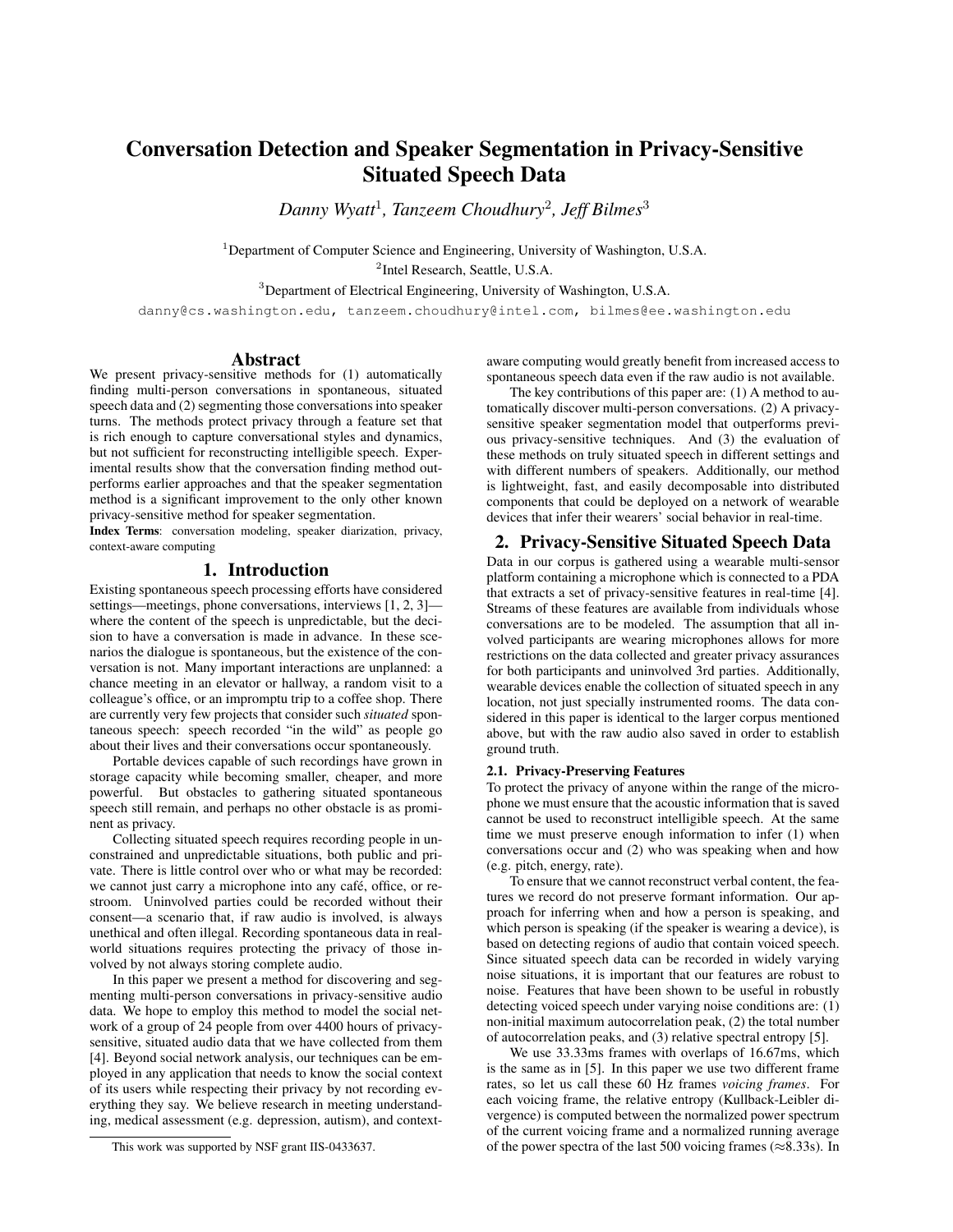addition to the above three features, we also save each frame's energy.

# 3. Finding Conversations

Let us assume that we have  $K$  separate streams of audio from  $K$  different people. The goal of the conversation discovery step is to determine, for a window of time, a partitioning of the  $K$ streams into groups such that all of the people within a group are engaged in conversation with each other, and not with people in other groups.

To the best of our knowledge, there are only three existing proposals for finding conversations in streams of audio. [6] uses an HMM whose states correspond to every possible partitioning of the speakers and whose observations are binary speaker activity indicators (e.g. whether person  $A$  is speaking). The method in [7] computes normalized cross-correlation between raw audio signals and concludes that two people are in a conversation if their correlation coefficients are above a threshold estimated from labeled data. Similarly, the method in [8] computes the mutual information (MI) between binary signals that represent voiced/unvoiced speech and places two people in a conversation if their MI is above a given threshold. Our method extends that of [8] to (1) handle multi-person (beyond pairwise) conversations (2) operate at a finer time granularity, and (3) learn the MI threshold in an unsupervised manner.

We treat conversation finding as a clustering problem where the goal is to cluster windows of audio streams together if the individuals who recorded those streams were in a conversation during the window. Our method is as follows.

First, for each audio stream, we infer the posterior distribution of voiced speech in each voicing frame. This inference is done with an HMM whose observations are the three voicing features described above and whose hidden state is a binary variable indicating whether or not the frame contains voiced speech. Each observation probability is modeled with a single three-dimensional, full covariance Gaussian. The parameters of the voicing HMM are learned from data that does not contain any of the speakers in our evaluation data or in the larger corpus. This voicing HMM has been shown to be speaker-independent and robust across different environmental conditions [5]. For each stream, we use the forward-backward algorithm to infer the voicing posteriors given the entire recorded stream.

Once the voicing posteriors are computed, we aggregate W voicing frames into longer non-overlapping conversation windows. To determine whether two people are in conversation together, we examine the MI between simultaneous conversation windows from each of their streams. The MI between streams A and B for conversation window  $w$  is:

$$
I(A_w; B_w) = \sum_{v,v'} P(A_w = v, B_w = v') \log \frac{P(A_w = v, B_w = v')}{P(A_w = v)P(B_w = v')}
$$

Letting  $P_A(V_t = v)$  be the voicing posterior from stream A at voicing frame  $t$ , the voicing distributions for conversation window w (beginning at voicing frame  $\tau$ ) are estimated as:

$$
P(A_w = v, B_w = v') \triangleq \frac{1}{W} \sum_{t=\tau}^{\tau+W} P_A(V_t = v) P_B(V_t = v')
$$

$$
P(A_w = v) \triangleq \frac{1}{W} \sum_{t=\tau}^{\tau+W} P_A(V_t = v)
$$

That is, we estimate the conversation window voicing distributions using "soft" counts from the voicing posteriors instead of hard counts from actual observations so that the uncertainty in the voicing inference can be carried through to the conversation inference.

While there are many methods for computing the similarity between two signals, MI between voicing streams is well suited for finding conversations between people wearing microphones. At physical distances that are normal for face-to-face conversations, all the microphones are likely to pick up the speech of any speaker in the conversation. It is extremely unlikely that two microphones that are not close enough for their wearers to be in a conversation will observe the same speech signal. Note that this is precisely the opposite of the justification presented in [8] which assumed voiced signals to be complementary. Other metrics (e.g. correlation between energy, which we consider below) do not have this property.

To enforce some temporal smoothing we do not use the MI from a single window alone, but rather a similarity metric that uses MI from multiple, neighboring conversation windows. The similarity metric is defined as  $D(A_w, B_w)$  =  $\sum_{\tau=w-n}^{w+n} \alpha_{\tau} I(A_w; B_w)$  where  $\alpha$  is a triangular window of length  $2n + 1$  and  $\sum_{\tau} \alpha_{\tau} = 1$ . We experimented with various conversation window sizes, both overlapping and nonoverlapping, and achieved the best results for a window size of 20s ( $W=1200$  voicing frames) with  $n=1$ .

Given the similarity metrics between all pairs of streams, we use agglomerative clustering to group the streams into conversations. Agglomerative clustering is fast and does not require advance knowledge of the number of clusters in the data a useful property since we do not know how many conversations are occurring at a given time. Our application of agglomerative clustering requires a similarity threshold below which it should stop merging clusters. Unlike the earlier methods which learn thresholds from labeled data, we instead take advantage of the nature of our similarity metric to learn a threshold in an unsupervised way. The histogram of  $D$  across all conversation frames and pairs is distinctly bimodal. One mode corresponds to the frames from pairs that are not in conversation and for which  $D \approx 0$ . The other mode corresponds to the frames from pairs that are in conversation for which  $D > 0$ . Thus, we can cluster the values of  $D$  into two groups using  $k$ -means (with  $k=2$ ) and use the midpoint between the two cluster means as the threshold for the agglomerative conversation clustering.

# 4. Speaker Segmentation

Once conversations have been segmented, we want to infer who was speaking when in each conversation. This is a task known as speaker diarization and there are a number of existing methods for it [9, 10, 11]. However, all of these methods use features (primarily MFCCs) from which the linguistic content of the signal can be easily reconstructed, i.e., they do not meet our privacy requirements. In [12] we presented a technique for speaker segmentation that uses only privacy-sensitive features. In this section we present a refinement of our previous technique that achieves better empirical results on the same privacy-sensitive feature set while using a simpler, faster model.

#### 4.1. Pairwise Speaker Segmentation

Similar to our approach to conversation detection, our speaker segmentation method begins with pairwise comparisons. For a pair of speakers  $A$  and  $B$ , we aggregate the voicing frames into longer *speaking frames*. The longer speaking frames reduce the sensitivity of the speaker segmentation algorithm to small errors in the voicing inference. We use a speaking frame size of 0.26s ( $T=16$  voicing frames) with an overlap of 0.13s. The NIST standard for evaluating speaker segmentation [13] allows for 0.25s of forgiveness around speaker turn transitions, so we are operating at the maximum conventional granularity.

Let  $w<sub>s</sub>$  be a binary random variable that indicates whether or not a person speaks during speaking frame s. We define the probability that a person is speaking during frame s in stream A as:

$$
P_A(w_s) \triangleq 1 - e^{-\lambda v_s}
$$

where  $v_s = \frac{1}{T} \sum_{t=\tau}^{\tau+T} P_A(v_t)$  is the proportion of voiced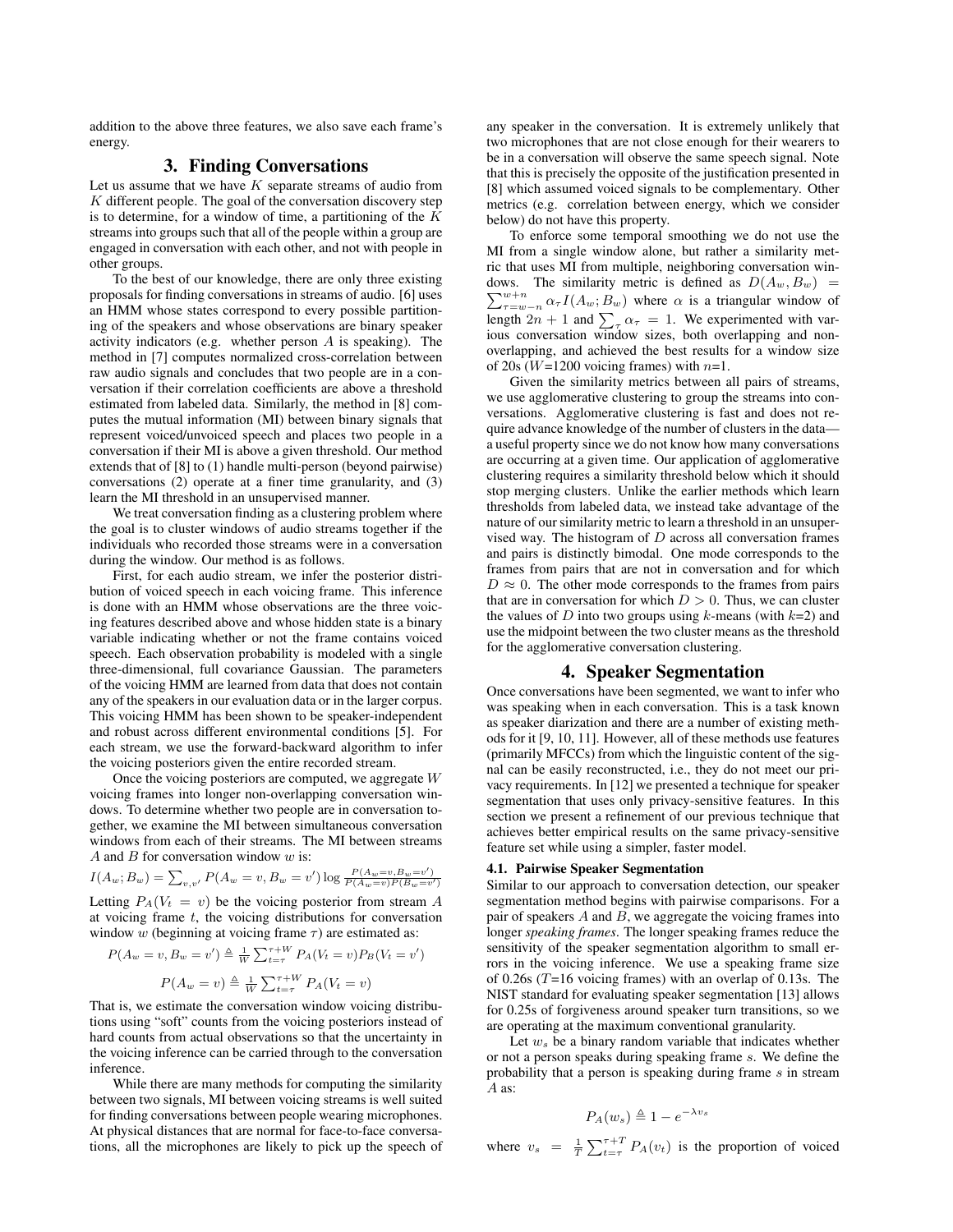frames in speaking frame s. Intuitively, this model assumes that the probability that no one is speaking decreases exponentially with the number of voiced frames observed. For each speaking frame s in stream A, we also compute the mean energy  $(g_s^A)$  of its constituent voicing frames.

For these speaking frames, we instantiate a new HMM whose hidden state  $S$  has four values: (1) no one is speaking, (2) A is speaking, (3) B is speaking, or (4) someone other than A or B is speaking. Call these states  $n, a, b$ , and  $u$ . The observations for this speaker HMM are the log ratios of the speaker frame energies:  $r_s = \log g_s^A - \log g_s^B$ . The speaker HMM observation probabilities,  $P_o(r_s|S_s)$ , are modeled as a one-dimensional Gaussian distribution. The mean of the Gaussian observation probability for states  $n$  and  $u$  is set to 0. The mean for states  $a$ and b is learned from 3 minutes of data collected in a location and from a set of speakers that are different from those in our evaluation data. A single mean  $\hat{g}$  is estimated for all pairs of speakers, and states a and b have their means set to  $\hat{g}$  and  $-\hat{g}$ . The variances of the Gaussians for all the four states (identical for  $a$  and  $b$ ) are also estimated from this training data, as is the speech probability parameter  $\lambda$ .

Generally,  $r_s > 0$  when  $S = a, r_s < 0$  when  $S = b$ , and  $r_s \approx 0$  when  $S = n$  or  $S = u$ . To disambiguate between n and  $u$ , the speaker HMM also incorporates the posteriors from the voicing HMMs as virtual evidence [14] which introduces a pseudo-observation vector  $X$  whose value is always observed to 1, i.e.  $\forall s \ x_s = 1$ . This entails adding additional observation probabilities based on the speech probabilities:

 $P(x_s = 1|S_s = a) \triangleq P_A(w_s),$ 

 $P(x_s = 1|S_s = b) \triangleq P_B(w_s),$ 

 $P(x_s = 1|S_s = n) \triangleq 1 - \frac{1}{2}(P_B(w_s) + P_A(w_s))$ , and  $P(x_s = 1|S_s = u) \triangleq \frac{1}{2}(P_B(w_s) + P_A(w_s)).$ 

The transition probabilities are set to intuitive initial values which are refined for each conversation using expectationmaximization (EM). Once the EM step converges, we infer the posterior distribution for each speaker frame using the forwardbackward algorithm.

Learning the transition probabilities from the separate training set reduced overall accuracy, as did learning the observation probabilities using EM. This suggests that speaker transitions vary for different pairs of people in different conversations, but that energy ratios are somewhat the same.

#### 4.2. Combining Pairwise Segmentations

Once a posterior distribution over speaker states has been inferred for all pairs, these pairwise distributions are combined into a single, global distribution for the entire conversation. This is done by first expanding each pairwise distribution into a larger distribution with more than four states. This expanded distribution has a state for each speaker who has been placed in the conversation (by the clustering step), as well as a state for no speaker and a state for any other unmiked speakers. The probability assigned to state  $u$  for the pair is divided evenly among the other speakers' states (i.e. all but  $A$  and  $B$ ) and the unmiked speaker state.

The expanded distributions from each pair are then combined to form the global distribution. We evaluated two simple methods of combining the distributions: summing  $P(S_s =$  $(y) = \frac{1}{Z} \sum_{k} P_{k}(S_{s} = y)$  and multiplying  $P(S_{s} = y) =$  $\frac{1}{Z} \prod_k P_k(S_s = y)$ , where  $P_k(S_s = y)$  is posterior probability computed by pair  $k$  and  $Z$  is a normalizing term. The summing approach achieved better empirical results.

# 5. Evaluation

To evaluate our methods we collected 50 minutes of data from 5 people who wore our recording devices while moving around

| mics            | accuracy       | precision | recall    | partial prec. |  |  |  |  |
|-----------------|----------------|-----------|-----------|---------------|--|--|--|--|
| 5               | 99.2           | 95.1      | 92.9      | 99.0          |  |  |  |  |
| 4               | 98.5           | 96.5      | 91.5      | 98.2          |  |  |  |  |
| 3               | 97.5           | 97.1      | 91.5      | 98.2          |  |  |  |  |
| $\overline{2}$  | 96.1           | 98.1      | 93.3      | 98.1          |  |  |  |  |
| (a) Multiperson |                |           |           |               |  |  |  |  |
|                 | mics           | accuracy  | precision | recall        |  |  |  |  |
|                 | 5              | 97.2      | 97.5      | 96.4          |  |  |  |  |
|                 | 4              | 96.8      | 97.7      | 95.2          |  |  |  |  |
|                 | 3              | 96.2      | 97.8      | 94.0          |  |  |  |  |
|                 | $\overline{2}$ | 96.1      | 98.1      | 93.3          |  |  |  |  |
| Pairwise<br>(b) |                |           |           |               |  |  |  |  |

Table 1: Conversation detection results using voicing MI

a building and entering and leaving different conversations with one another. The participants were told where to go and whom to speak to, but not what to talk about. They are all friends and had no trouble filling the time with casual conversation. The two primary locations were a quiet meeting room and a loud and noisy atrium (where most of the background noise is other speech), but conversations also occurred while the participants walked together and rode elevators between locations.

To test the performance of our methods in the presence of unmiked speakers, we selectively removed streams from the data set and performed inference using only the remaining streams. Results reported for fewer than five microphones are computed over all permutations of that number of microphones.

#### 5.1. Conversation Detection

We measured the accuracy, precision, and recall of conversation detection in two ways: per conversation and per pair. The per conversation measurements consider all possible multi-person conversations that could occur between the given number of speakers. In the per conversation evaluation, a true positive means that all participants in a conversation are grouped correctly. False positives, and true and false negatives are defined similarly. The per pair measurements consider each pair of speakers separately. A pairwise true positive indicates that two people were grouped correctly in a conversation without considering the placement of the other participants. False positives, and true and false negatives are defined similarly. For the multiperson evaluation we also compute the proportion of false positive conversations that are subsets of true conversations. We compute a "partial precision" by reducing the error in the true precision by that proportion.

Table 1 shows our conversation detection results. Overall, they are very promising and are a significant improvement on the earlier technique proposed in [8]. That approach modeled pairwise conversations only and achieved the following performance rates on our data: accuracies ranging from 78.6 to 81.2, precisions from 95.9 to 98.4, and recalls from 53.9 to 61.4. That earlier technique used 60 second conversation windows to avoid false positives, but at a significant reduction in recall. By using shorter frames while still considering the MI of neighboring frames we can achieve higher precision with greatly increased recall. Additionally, we get a small benefit  $(0.5\% - 2.0\%)$  from using soft counts instead of hard counts from voicing inference when computing the MI scores.

Because we do not perform speaker segmentation before conversation detection, we cannot evaluate the technique from [6] on our data. Nevertheless, the best accuracy reported in [6] is 87.5, which our technique exceeds in all cases.

We also cannot compare our conversation detection technique directly to that from [7] since that technique made use of the entire audio signal and does not protect the speakers' privacy. We can, however, approximate it in a privacy-sensitive way by considering the correlation between energies aggregated into voicing frames. When cross correlation between energies is